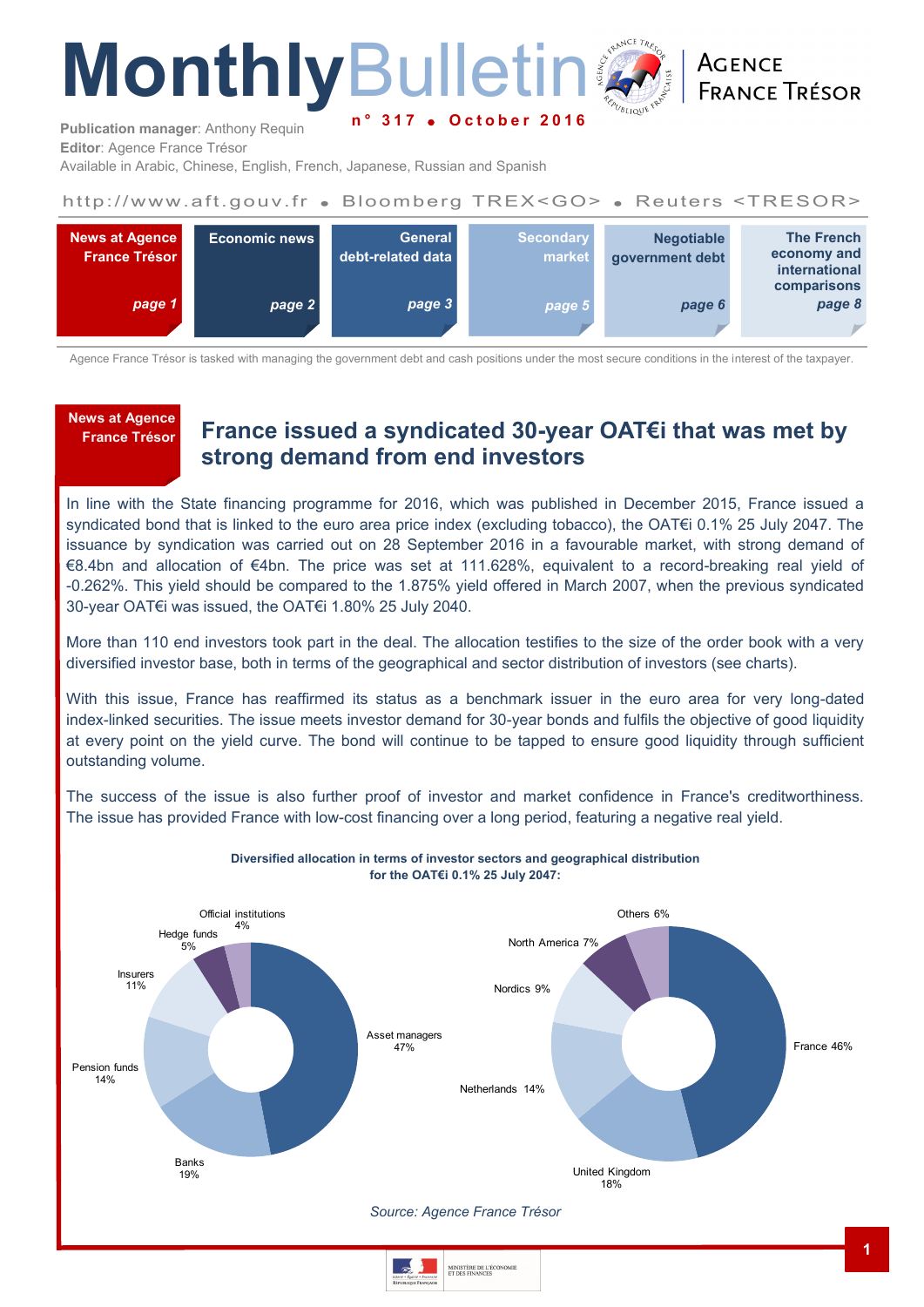## **Economic news The competitiveness of the French economy: five years of progress**

**ESFR 2017 – Competitiveness of the French economy - Directorate General of the Treasury** 

At the start of 2011, France's trade balance posted large deficits and market shares continued to decline as they had since the early 1990s. After the 2008 crisis, corporate margins shrank substantially and cost competitiveness and price competitiveness indicators hit their lowest levels since the early 1990s.

Therefore, restoring competitiveness has been a major economic policy priority for the French government since 2012. Competitiveness is a key determinant of the current account balance and it is especially important with France's membership of the euro area, since current account adjustments can no longer be achieved through exchange rates. Excessive divergence takes a particularly heavy toll because it requires asymmetric adjustments of nominal costs and prices.

The situation has improved markedly in the last five years. France's current account is nearly in balance and, even though the trade balance still shows a deficit, it has improved steadily since 2011. Import growth is still strong, as it is in other OECD countries, but export performances have improved. The clear improvement in cost competitiveness accounts for much of the rise in exports, driven by measures to lower labour costs, especially for minimum-wage workers. These measures, which include the Competitiveness and Employment Tax Credit (CICE), combined with large productivity gains, mean that French unit wage costs in

manufacturing have risen more slowly than the euro area average since 2012. More specifically, they have risen less than in Germany, reversing the trend seen before the crisis. Cost containment has greatly improved the financial situation of French companies and, more specifically, corporate margins, which were at a low point in 2013. In addition, the government implemented policies to stimulate productive investment, by facilitating access to financing and introducing a higher depreciation allowance, along with policies to enhance support for R&D and workforce training in order to improve France's price and non-price competitiveness.

The recent improvement in France's competitiveness is analysed in detail in a special section<sup>1</sup> of the French version of the Economic, Social and Financial Report (RESF).

<sup>1</sup>Details about in-depth analyses and measures can be found in:

- The 2017 Economic, Social and Financial Report (pages 119-168):

[http://www.tresor.economie.gouv.fr/File/429128 \(in French\)](http://www.tresor.economie.gouv.fr/File/429128%20(in%20French))

- The PowerPoint document:

[http://www.tresor.economie.gouv.fr/File/428815 \(in French\)](http://www.tresor.economie.gouv.fr/File/428815%20(in%20French))

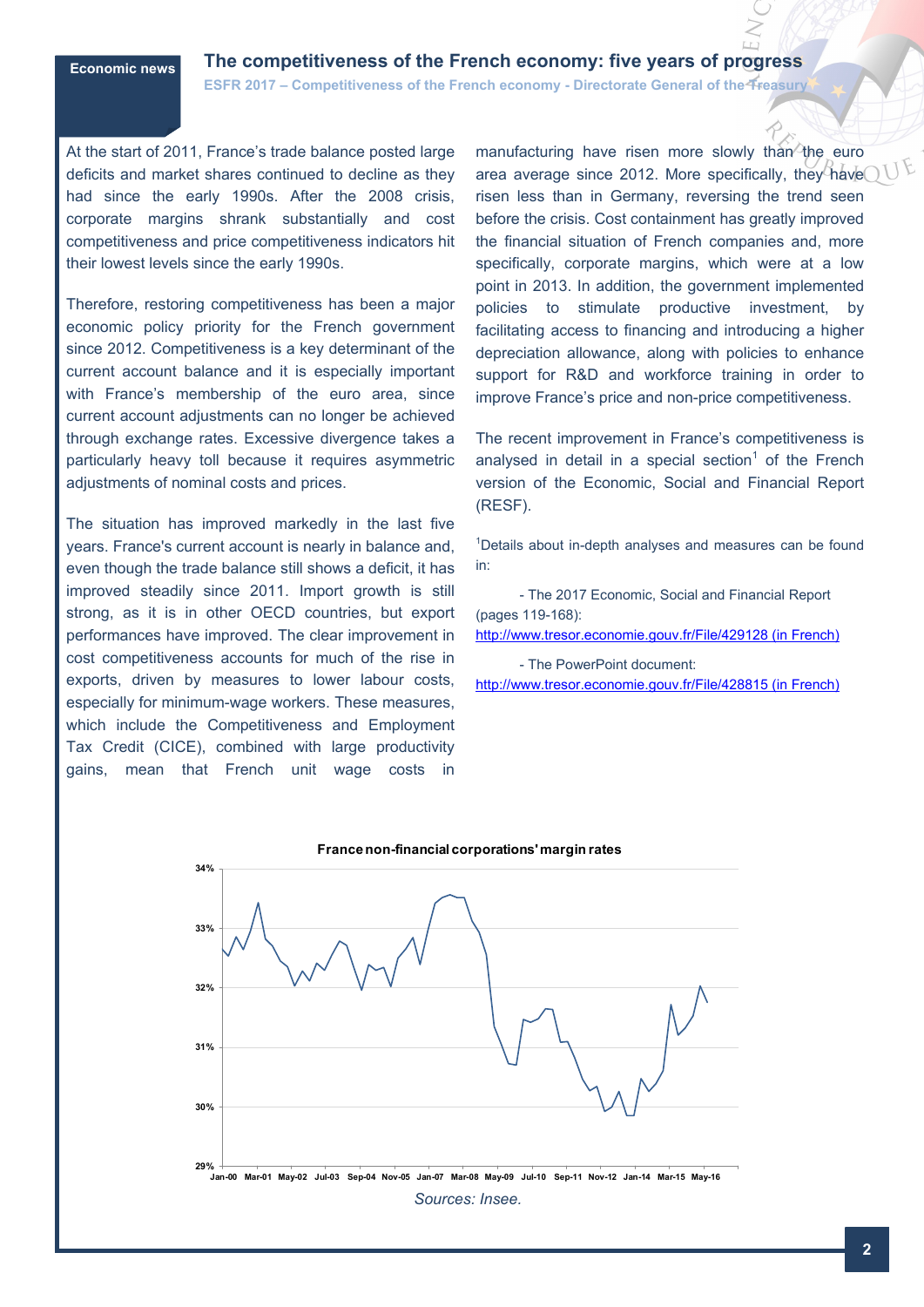

#### **Indicative auction schedule**

|               |                 |   | <b>Short-term</b>                                     |    |    | Medium-term | Long-term | Index-linked      |
|---------------|-----------------|---|-------------------------------------------------------|----|----|-------------|-----------|-------------------|
| November 2016 | auction date    |   | 14                                                    | 21 | 28 | 17          |           | 17                |
|               | settlement date | 9 | 16                                                    | 23 | 30 | 21          |           | 21                |
| December 2016 | auction date    |   | 12                                                    | 19 | 27 | $\prime$    |           | $\mathcal{U}$     |
|               | settlement date |   | 14                                                    | 21 | 29 |             |           | $^{\prime\prime}$ |
|               |                 |   | anticipated or delayed auctions (bank holidays, etc.) |    |    |             |           |                   |

*Source: Agence France Trésor*



#### **Medium- and long-term: securities issued during the Medium- and long-term negotiable government debt**

**year and total issuance at 30 September 2016** *In € billion* 0 5 10 15 20 25 30 35 40 45



*Source: Agence France Trésor*



#### **Medium- and long-term: provisional maturity schedule at 30 September 2016**

| In $\epsilon$ billion        |               |                   |  |  |  |  |
|------------------------------|---------------|-------------------|--|--|--|--|
| <b>Month</b>                 | <b>Coupon</b> | <b>Redemption</b> |  |  |  |  |
| Oct-16                       | 16.2          | 26.2              |  |  |  |  |
| <b>Nov-16</b>                | 1.3           | 11.4              |  |  |  |  |
| Dec-16                       |               |                   |  |  |  |  |
| $Jan-17$                     |               |                   |  |  |  |  |
| Feb-17                       | 0.4           | 20.1              |  |  |  |  |
| <b>Mar-17</b>                | 0.0           |                   |  |  |  |  |
| Apr-17                       | 15.2          | 27.7              |  |  |  |  |
| <b>May-17</b>                | 4.1           |                   |  |  |  |  |
| $Jun-17$                     |               |                   |  |  |  |  |
| <b>Jul-17</b>                | 3.1           | 39.1              |  |  |  |  |
| Aug-17                       |               |                   |  |  |  |  |
| Sep-17                       |               |                   |  |  |  |  |
| Source: Agence France Trésor |               |                   |  |  |  |  |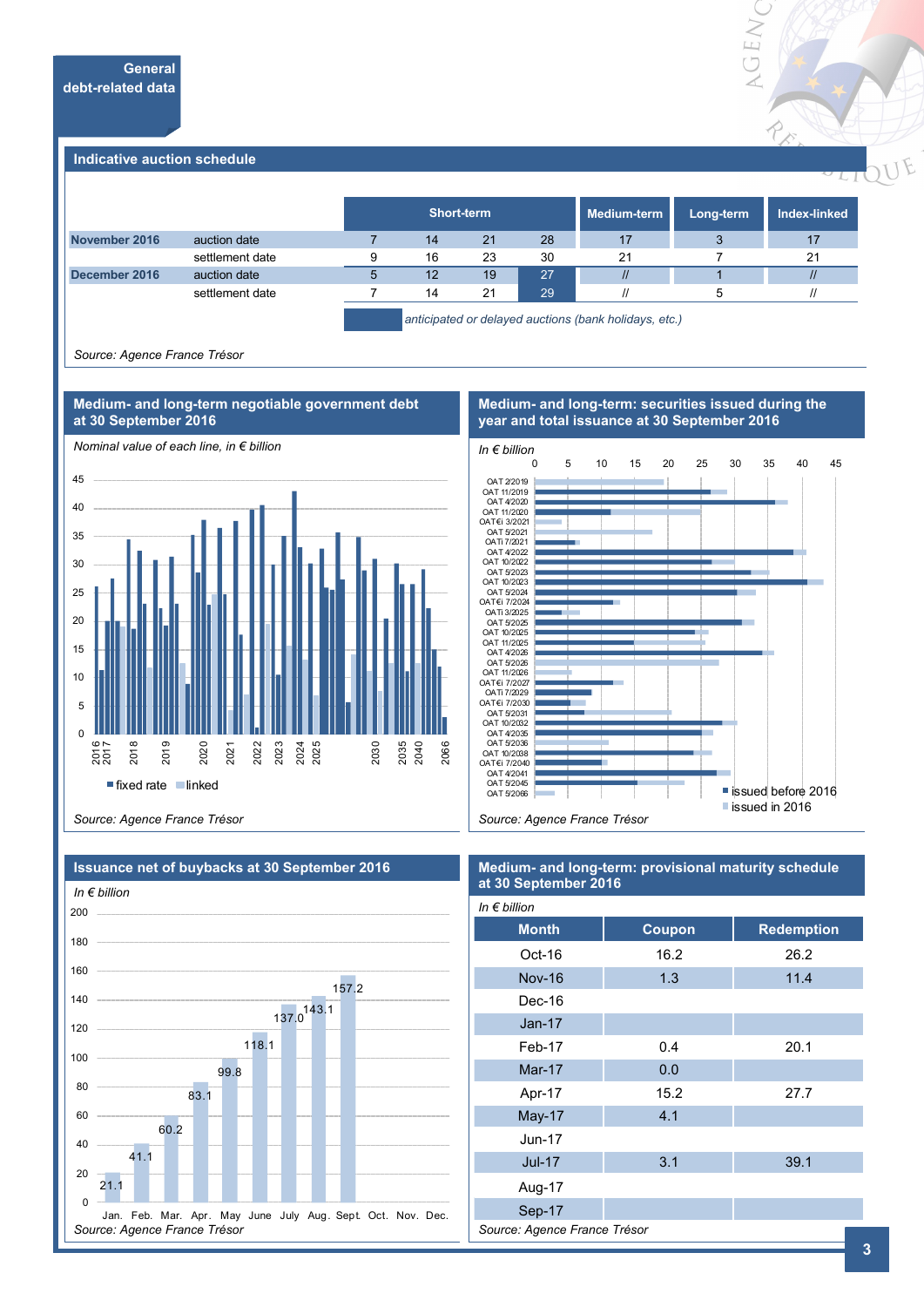67.8 67.0

64.0

61

63.5

63.6 63.9

63.4

#### **Non-resident holders of negotiable government debt in second quarter of 2016**



#### **Negotiable government debt by group of holders in second quarter of 2016**

OEN





*(\*) figures revised quarterly (\*\*) figures revised annually* 

*Source: Banque de France*

#### **Negotiable government debt at 30 September 2016**

*In euros*

48.0 50.0 52.0 54.0 56.0 58.0 60.0 62.0 64.0 66.0 68.0 70.0 72.0

12/2009 12/2010 12/2011 12/2012 12/2013\*\* 12/2014\* 03/2015\* 06/2015\*

| Total medium- and long-term debt | 1,493,455,939,063    |
|----------------------------------|----------------------|
| Total stripping activity         | 60,660,989,100       |
| Average maturity                 | 8 years and 5 days   |
| Total short-term debt            | 142,752,000,000      |
| Average maturity                 | 109 days             |
| <b>ITOTAL OUTSTANDING</b>        | 1,636,207,939,063    |
| <b>Average maturity</b>          | 7 years and 124 days |

*Source: Agence France Trésor*

**Negotiable government debt and interest rate swaps at 30 September 2016**

*In € billion*

|                                         | <b>End 2013</b> | <b>End 2014</b> | <b>End 2015</b> | <b>End Aug. 2016</b> | End Sept. 2016 |
|-----------------------------------------|-----------------|-----------------|-----------------|----------------------|----------------|
| Negotiable government debt outstanding  | 1,457           | 1,528           | 1,576           | 1,624                | 1,636          |
| of which index-linked securities        | 174             | 189             | 190             | 191                  | 192            |
| Medium- and long-term                   | 1,283           | 1,352           | 1,424           | 1,480                | 1,493          |
| short-term                              | 174             | 175             | 153             | 143                  | 143            |
| <b>Swaps outstanding</b>                |                 | 6               | 6               | 6                    | 6              |
| Average maturity of the negotiable debt |                 |                 |                 |                      |                |
| before swaps                            | 7 years         | 6 years         | 7 years         | 7 years              | 7 years        |
|                                         | 5 days          | 363 days        | 47 days         | 132 days             | 124 days       |
| after swaps                             | 7 years         | 6 years         | 7 years         | 7 years              | 7 years        |
|                                         | 2 days          | 362 days        | 47 days         | 132 days             | 124 days       |
| Source: Agence France Trésor            |                 |                 |                 |                      |                |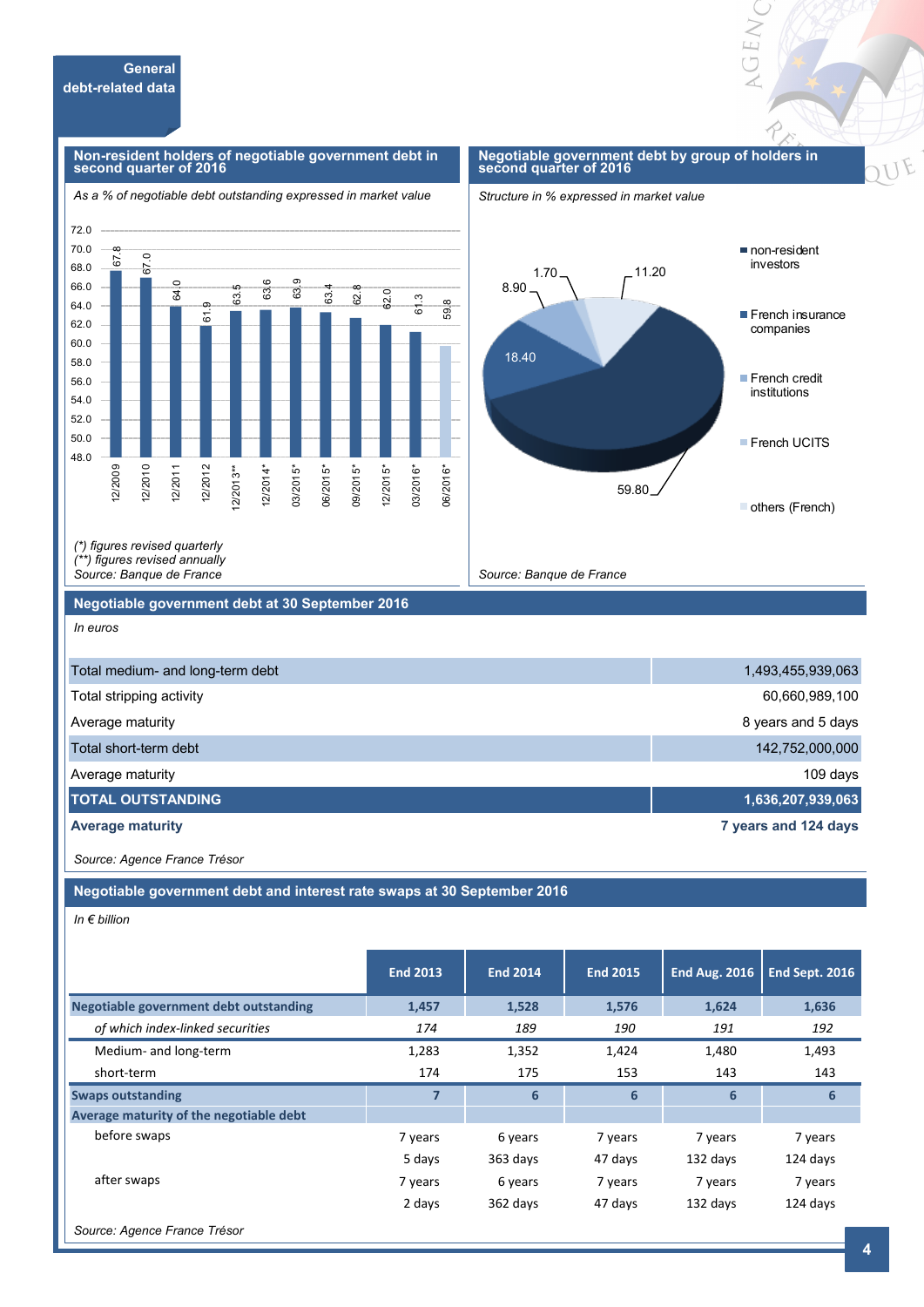**Secondary market** 





**Average daily volume of medium- and long-term** 

AGEN

*Source: reporting by primary dealers in government securities, excluding flows arising from the Eurosystem public sector purchase programme.* 

**Total stripping and reconstitution** 

#### *In € billion*



*Source: Euroclear*



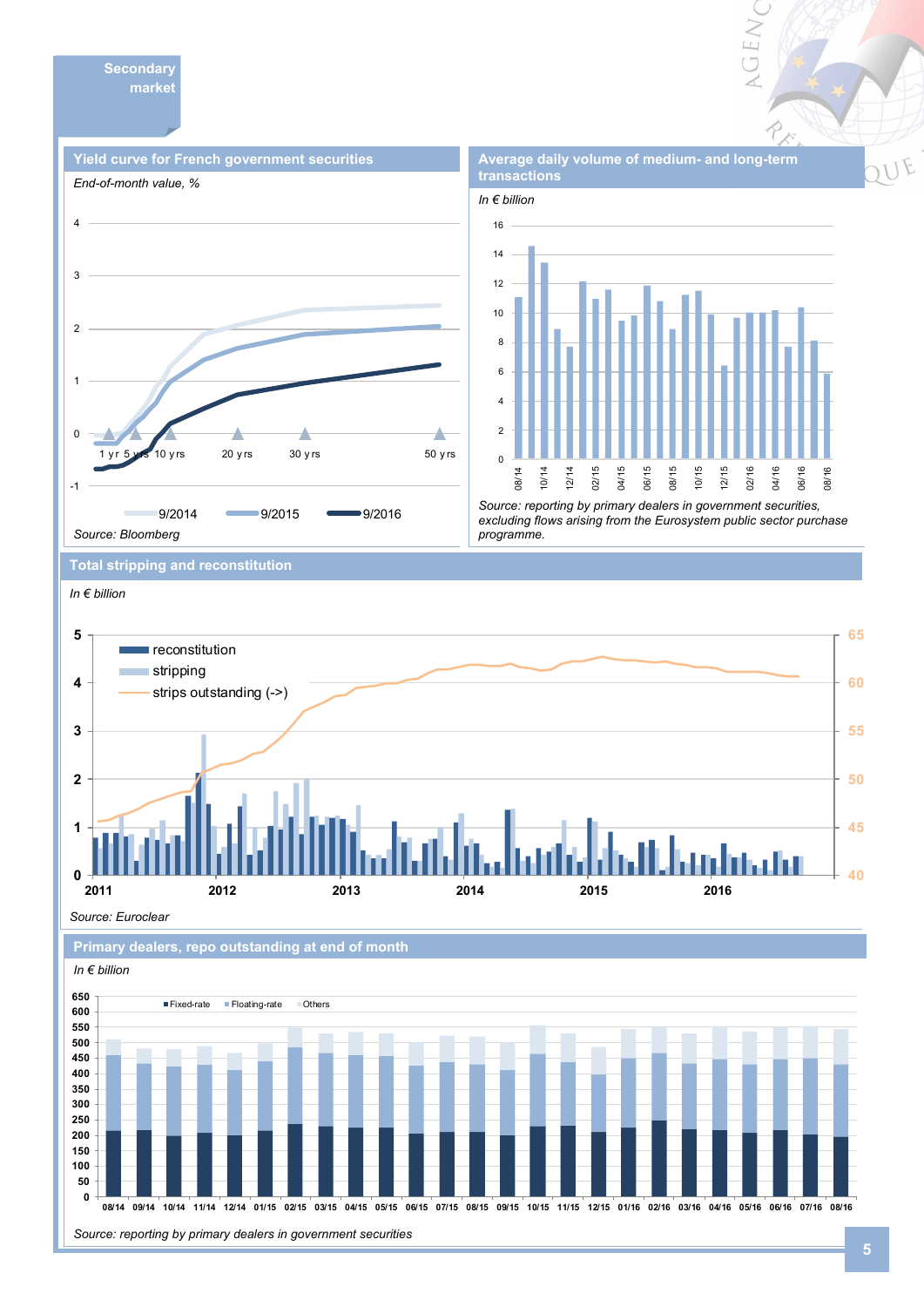

### **Short-term debt at 30 September 2016**

|            | <b>Maturity</b>   | Outstanding $(E)$ |
|------------|-------------------|-------------------|
| <b>BTF</b> | 05 October 2016   | 7,311,000,000     |
| <b>BTF</b> | 12 October 2016   | 8,049,000,000     |
| <b>BTF</b> | 19 October 2016   | 7,190,000,000     |
| <b>BTF</b> | 26 October 2016   | 5,209,000,000     |
| <b>BTF</b> | 03 November 2016  | 6,702,000,000     |
| <b>BTF</b> | 09 November 2016  | 7,161,000,000     |
| <b>BTF</b> | 16 November 2016  | 6,102,000,000     |
| <b>BTF</b> | 23 November 2016  | 6,382,000,000     |
| <b>BTF</b> | 30 November 2016  | 6,676,000,000     |
| <b>BTF</b> | 07 December 2016  | 3,590,000,000     |
| <b>BTF</b> | 14 December 2016  | 6,885,000,000     |
| <b>BTF</b> | 21 December 2016  | 4,283,000,000     |
| <b>BTF</b> | 29 December 2016  | 3,495,000,000     |
| <b>BTF</b> | 04 January 2017   | 7,090,000,000     |
| <b>BTF</b> | 18 January 2017   | 4,172,000,000     |
| <b>BTF</b> | 01 February 2017  | 6,746,000,000     |
| <b>BTF</b> | 15 February 2017  | 6,545,000,000     |
| <b>BTF</b> | 01 March 2017     | 6,366,000,000     |
| <b>BTF</b> | 29 March 2017     | 6,135,000,000     |
| <b>BTF</b> | 26 April 2017     | 5,030,000,000     |
| <b>BTF</b> | 24 May 2017       | 4,972,000,000     |
| <b>BTF</b> | 21 June 2017      | 4,571,000,000     |
| <b>BTF</b> | 19 July 2017      | 3,979,000,000     |
| <b>BTF</b> | 17 August 2017    | 5,088,000,000     |
| <b>BTF</b> | 13 September 2017 | 3,023,000,000     |
|            |                   |                   |

## **Medium- and long-term debt (maturing 2016–2019) at 30 September 2016**

| <b>ISIN Code</b> | <b>Bond</b>                                                             | Outstanding (€)    | Ind. Coeff. | <b>Face value</b> | Stripped (€)  |
|------------------|-------------------------------------------------------------------------|--------------------|-------------|-------------------|---------------|
|                  | <b>Maturity 2016</b>                                                    | 37,607,000,000     |             |                   |               |
| FR0000187361     | OAT 5% 25 October 2016                                                  | 26,204,000,000     |             |                   | 220,517,000   |
| FR0011857218     | OAT 0.25% 25 November 2016                                              | 11,403,000,000     |             |                   | 0             |
|                  | <b>Maturity 2017</b>                                                    | 121,304,820,810    |             |                   |               |
| FR0120473253     | BTAN 1.75% 25 February 2017                                             | 20,050,000,000     |             |                   |               |
| FR0010415331     | OAT 3.75% 25 April 2017                                                 | 27,697,000,000     |             |                   | 0             |
| FR0120746609     | BTAN 1% 25 July 2017                                                    | 20,018,000,000     |             |                   |               |
| FR0010235176     | OATi 1% 25 July 2017                                                    | 18,914,820,810 (1) | 1.13623     | 16,647,000,000    | 0             |
| FR0010517417     | OAT 4.25% 25 October 2017                                               | 34,625,000,000     |             |                   | 0             |
|                  | <b>Maturity 2018</b>                                                    | 139,191,659,030    |             |                   |               |
| FR0012634558     | OAT 0% 25 February 2018                                                 | 18,667,000,000     |             |                   | 0             |
| FR0010604983     | OAT 4% 25 April 2018                                                    | 32,457,000,000     |             |                   | 0             |
| FR0011394345     | OAT 1% 25 May 2018                                                      | 23,162,000,000     |             |                   | 0             |
| FR0011237643     | OAT€i 0.25% 25 July 2018                                                | 11,693,659,030 (1) | 1.03879     | 11,257,000,000    | 0             |
| FR0010670737     | OAT 4.25% 25 October 2018                                               | 30,947,000,000     |             |                   | 0             |
| FR0011523257     | OAT 1% 25 November 2018                                                 | 22,265,000,000     |             |                   | 0             |
|                  | <b>Maturity 2019</b>                                                    | 159,463,519,246    |             |                   |               |
| FR0013101466     | OAT 0% 25 février 2019                                                  | 19,313,000,000     |             |                   | 0             |
| FR0000189151     | OAT 4.25% 25 April 2019                                                 | 31,478,000,000     |             |                   | 0             |
| FR0011708080     | OAT 1% 25 May 2019                                                      | 23,095,000,000     |             |                   | 0             |
| FR0010850032     | OATi 1.3% 25 July 2019                                                  | 12,553,229,800 (1) | 1.06927     | 11,740,000,000    | 0             |
| FR0000570921     | OAT 8.5% 25 October 2019                                                | 8,844,392,893      |             |                   | 5,456,385,100 |
| FR0010776161     | OAT 3.75% 25 October 2019                                               | 35,410,000,000     |             |                   | 0             |
| FR0011993179     | OAT 0.5% 25 November 2019                                               | 28,737,000,000     |             |                   | 0             |
|                  | FR0000570954 OAT cap. 9.82% 31 December 2019                            | 32,896,553 (2)     |             | 6,692,154         |               |
|                  | (1) face value x indexation coefficient (face value if coefficient < 1) |                    |             |                   |               |

*(2) Including coupons capitalised at 31 December 2015; not open to subscription*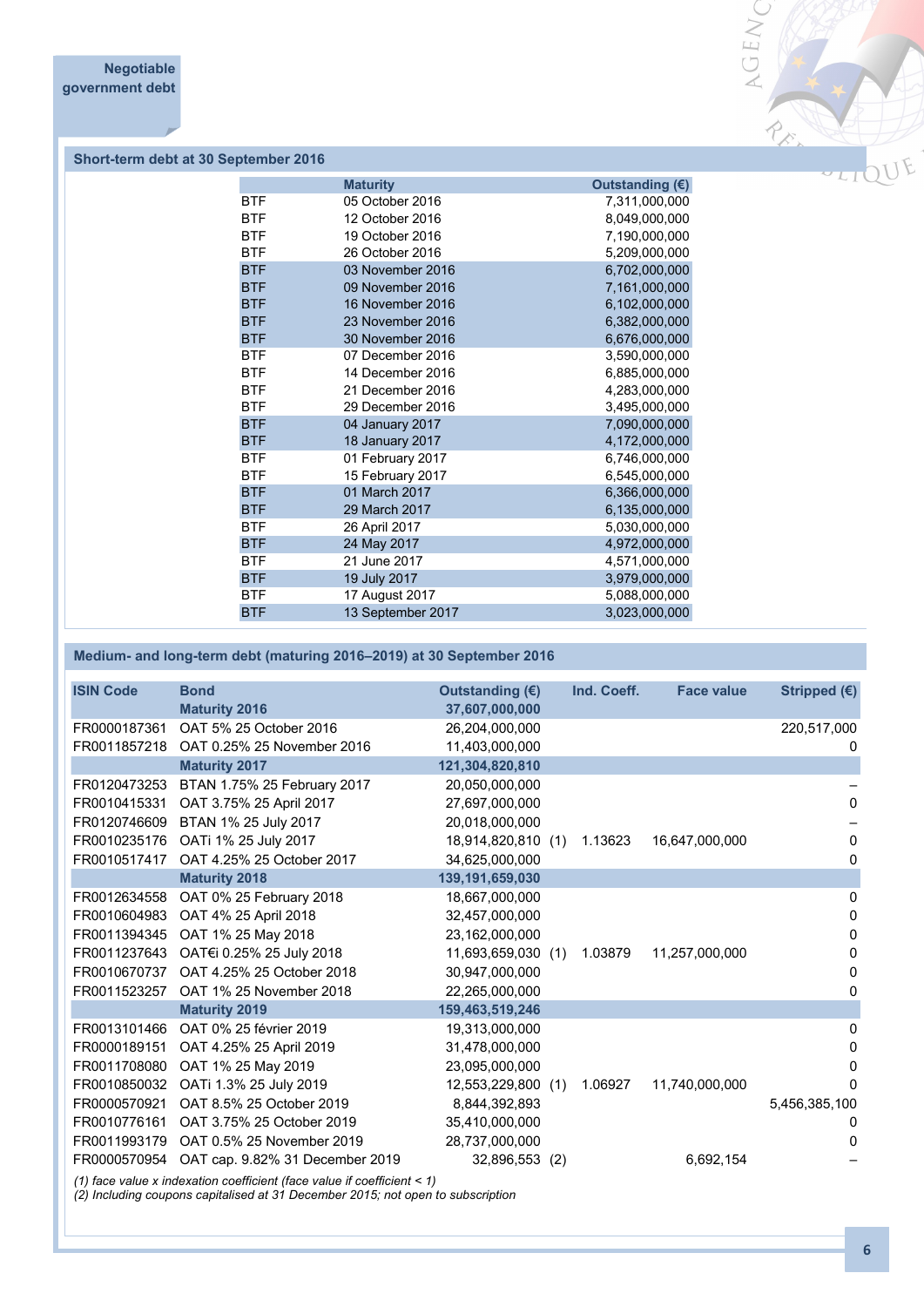## **Medium- and long-term debt (maturing in 2020 and beyond) at 30 September 2016**

| <b>ISIN Code</b> | <b>Bond</b><br><b>Maturity 2020</b>                                     | Outstanding $(E)$<br>146,995,046,600 |     | Ind. Coeff. | <b>Face value</b> | Stripped $(E)$ |
|------------------|-------------------------------------------------------------------------|--------------------------------------|-----|-------------|-------------------|----------------|
|                  | FR0010854182 OAT 3.5% 25 April 2020                                     | 37,927,000,000                       |     |             |                   | 0              |
|                  | FR0012557957 OAT 0% 25 May 2020                                         | 22,969,000,000                       |     |             |                   | 0              |
|                  | FR0010050559 OAT€i 2.25% 25 July 2020                                   | 24,755,046,600 (1)                   |     | 1.21886     | 20,310,000,000    | 0              |
|                  | FR0010949651 OAT 2.5% 25 October 2020                                   | 36,562,000,000                       |     |             |                   | 0              |
|                  | FR0012968337 OAT 0.25% 25 November 2020                                 | 24,782,000,000                       |     |             |                   | 0              |
|                  | <b>Maturity 2021</b>                                                    | 106,359,584,000                      |     |             |                   |                |
|                  | FR0013140035 OAT€i 0.1% 1 March 2021                                    | 4,082,000,000 (1)                    |     | 0.99919     | 4,082,000,000     | 0              |
|                  | FR0010192997 OAT 3.75% 25 April 2021                                    | 37,837,000,000                       |     |             |                   | 0              |
|                  | FR0013157096 OAT 0% 25 May 2021                                         | 17,613,000,000                       |     |             |                   | 0              |
|                  | FR0011347046 OATi 0.1% 25 July 2021                                     | 6,936,584,000 (1)                    |     | 1.01264     | 6,850,000,000     | 0              |
|                  | FR0011059088 OAT 3.25% 25 October 2021                                  | 39,891,000,000                       |     |             |                   | 0              |
|                  | <b>Maturity 2022</b>                                                    | 91,337,549,360                       |     |             |                   |                |
|                  | FR0000571044 OAT 8.25% 25 April 2022                                    | 1,243,939,990                        |     |             |                   | 624,468,400    |
|                  | FR0011196856 OAT 3% 25 April 2022                                       | 40,615,000,000                       |     |             |                   | 0              |
|                  | FR0010899765 OAT€i 1.1% 25 July 2022                                    | 19,426,609,370 (1)                   |     | 1.08353     | 17,929,000,000    | 0              |
|                  | FR0011337880 OAT 2.25% 25 October 2022                                  | 30,052,000,000                       |     |             |                   | $\Omega$       |
|                  | <b>Maturity 2023</b>                                                    | 104,650,486,743                      |     |             |                   |                |
|                  | FR0000571085 OAT 8.5% 25 April 2023                                     | 10,606,195,903                       |     |             |                   | 5,479,400,200  |
|                  | FR0011486067 OAT 1.75% 25 May 2023                                      | 35,237,000,000                       |     |             |                   | 0              |
|                  | FR0010585901 OATi 2.1% 25 July 2023                                     | 15,622,290,840 (1)                   |     | 1.10148     | 14,183,000,000    | 0              |
|                  | FR0010466938 OAT 4.25% 25 October 2023                                  | 43,185,000,000                       |     |             |                   | 459,585,000    |
|                  | <b>Maturity 2024</b>                                                    | 76,448,210,520                       |     |             |                   |                |
|                  | FR0011619436 OAT 2.25% 25 May 2024                                      | 33,135,000,000                       |     |             |                   | 10,000,000     |
|                  | FR0011427848 OAT€i 0.25% 25 July 2024                                   | 13,078,210,520 (1)                   |     | 1.01468     | 12,889,000,000    | 0              |
|                  | FR0011962398 OAT 1.75% 25 November 2024                                 | 30,235,000,000                       |     |             |                   | 46,000,000     |
|                  | <b>Maturity 2025</b>                                                    | 91,337,240,118                       |     |             |                   |                |
|                  | FR0012558310 OATi 0.1% 1 March 2025                                     | 6,855,312,000 (1)                    |     | 1.00400     | 6,828,000,000     | 0              |
|                  | FR0012517027 OAT 0.5% 25 May 2025                                       | 32,870,000,000                       |     |             |                   | $\Omega$       |
|                  | FR0000571150 OAT 6% 25 October 2025                                     | 26,039,928,118                       |     |             |                   | 3,138,464,400  |
|                  | FR0012938116 OAT 1% 25 November 2025                                    | 25,572,000,000                       |     |             |                   | 0              |
|                  | <b>Maturity 2026</b>                                                    | 68,906,000,000                       |     |             |                   |                |
|                  | FR0010916924 OAT 3.5% 25 April 2026                                     | 35,814,000,000                       |     |             |                   | 157,013,000    |
|                  | FR0013131877 OAT 0.5% 25 May 2026                                       | 27,522,000,000                       |     |             |                   | 0              |
|                  | FR0013200813 OAT 0.25% 25 November 2026                                 | 5,570,000,000                        |     |             |                   | 0              |
|                  | <b>Maturity 2027</b>                                                    | 49,192,033,920                       |     |             |                   |                |
|                  | FR0011008705 OAT€i 1.85% 25 July 2027                                   | 14, 163, 033, 920 (1)                |     | 1.06778     | 13,264,000,000    | 0              |
|                  | FR0011317783 OAT 2.75% 25 October 2027                                  | 35,029,000,000                       |     |             |                   | 0              |
|                  | <b>Maturity 2028</b>                                                    | 23,815,557                           |     |             |                   |                |
|                  | FR0000571226 OAT zero coupon 28 March 2028<br><b>Maturity 2029</b>      | 23,815,557 (3)<br>40,059,345,079     |     |             | 46,232,603        |                |
| FR0000571218     | OAT 5.5% 25 April 2029                                                  | 29,091,880,458                       |     |             |                   | 3,318,109,100  |
| FR0000186413     | OATi 3.4% 25 July 2029                                                  | 10,967,464,621 (1)                   |     | 1.25570     | 8,734,144,000     | 0              |
|                  | <b>Maturity 2030</b>                                                    | 38,698,567,320                       |     |             |                   |                |
| FR0011883966     | OAT 2.5% 25 May 2030                                                    | 31,023,000,000                       |     |             |                   | 0              |
| FR0011982776     | OAT€i 0.7% 25 July 2030                                                 | 7,675,567,320                        | (1) | 1.00164     | 7,663,000,000     | 0              |
|                  | <b>Maturity 2031</b>                                                    | 20,581,000,000                       |     |             |                   |                |
|                  | FR0012993103 OAT 1.5% 25 May 2031                                       | 20,581,000,000                       |     |             |                   | 0              |
|                  | Maturity 2032 and later                                                 | 201,300,060,760                      |     |             |                   |                |
| FR0000188799     | OAT€i 3.15% 25 July 2032                                                | 12,547,193,600                       | (1) | 1.23496     | 10,160,000,000    | 0              |
| FR0000187635     | OAT 5.75% 25 October 2032                                               | 30,284,322,600                       |     |             |                   | 11,019,157,400 |
| FR0010070060     | OAT 4.75% 25 April 2035                                                 | 26,678,000,000                       |     |             |                   | 5,094,167,000  |
| FR0013154044     | OAT 1.25% 25 May 2036                                                   | 11,155,000,000                       |     |             |                   | 0              |
| FR0010371401     | OAT 4% 25 October 2038                                                  | 26,534,000,000                       |     |             |                   | 4,849,211,400  |
| FR0010447367     | OAT€i 1.8% 25 July 2040                                                 | 12,567,544,560                       | (1) | 1.14396     | 10,986,000,000    | 0              |
|                  | FR0010773192 OAT 4.5% 25 April 2041                                     | 29,290,000,000                       |     |             |                   | 7,152,039,000  |
|                  | FR0011461037 OAT 3.25% 25 May 2045                                      | 22,400,000,000                       |     |             |                   | 533,600,000    |
|                  | FR0010171975 OAT 4% 25 April 2055                                       | 14,926,000,000                       |     |             |                   | 7,328,088,000  |
|                  | FR0010870956 OAT 4% 25 April 2060                                       | 11,918,000,000                       |     |             |                   | 5,721,784,100  |
|                  | FR0013154028 OAT 1.75% 25 May 2066                                      | 3,000,000,000                        |     |             |                   | 53,000,000     |
|                  | (1) face value x indexation coefficient (face value if coefficient < 1) |                                      |     |             |                   |                |
|                  | (3) Revised on 28 March 2016; not open to subscription                  |                                      |     |             |                   |                |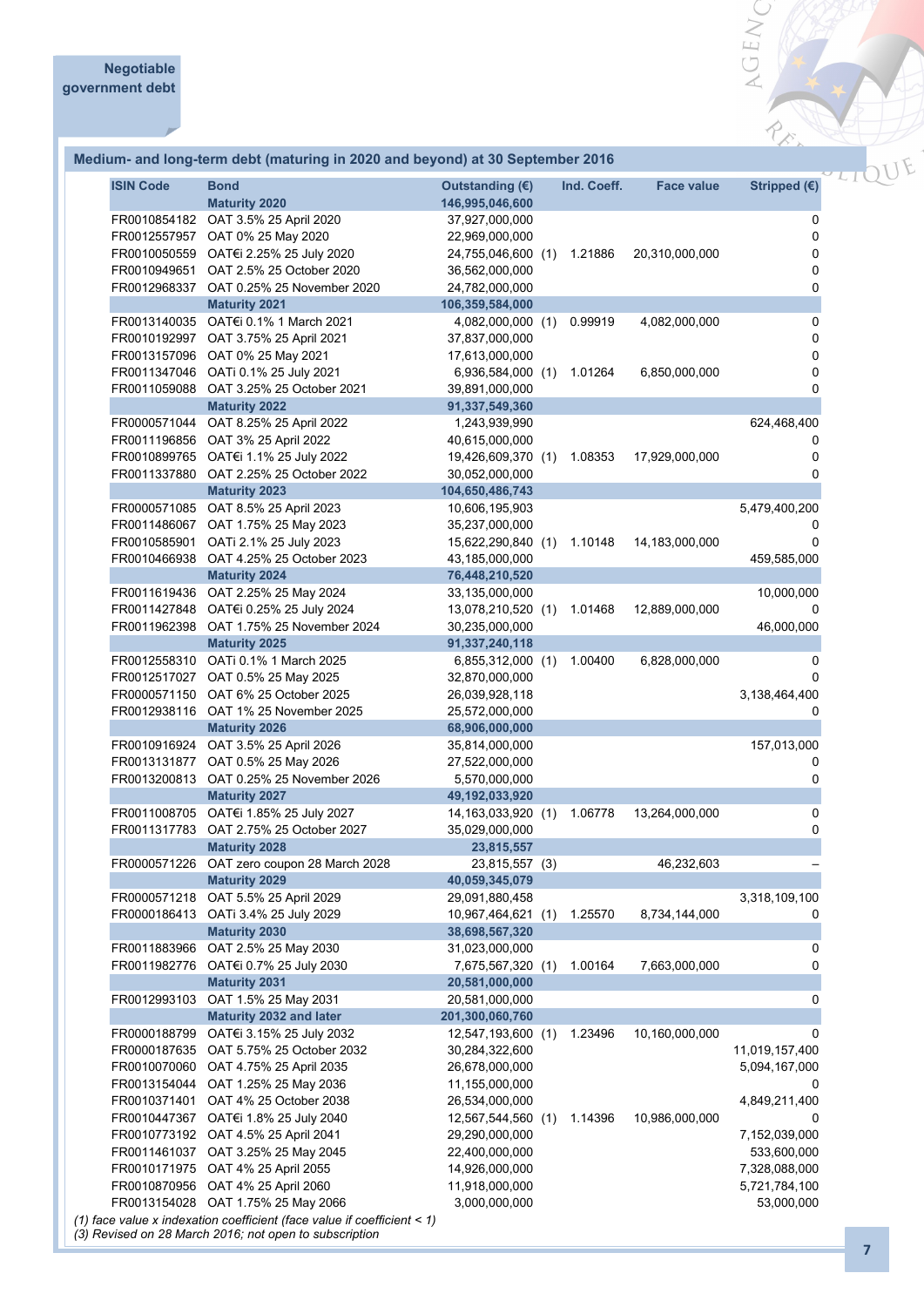#### **Most recent economic indicators**

| Industrial output, year-on-year             | $-0.3%$           | Aug. 2016        |
|---------------------------------------------|-------------------|------------------|
| Household consumption*,<br>year-on-year     | 1.2%              | Sep. 2016        |
| Unemployment rate (ILO)                     | 9.9%              | Jun. 2016        |
| Consumer prices,                            |                   |                  |
| year-on-year                                |                   |                  |
| all items                                   | 0.4%              | Sep. 2016        |
| all items excluding tobacco                 | 0.4%              | Sep. 2016        |
| Trade balance, fob-fob, sa (€bn)            | $-64.3bn$         | Aug. 2016        |
| Ħ<br>$\mathbf{u}$                           | $-64.3bn$         | <b>Jul. 2016</b> |
| Current account balance, sa $(\epsilon$ bn) | $-\epsilon$ 2.1bn | Aug. 2016        |
| $\blacksquare$<br>$\mathbf{u}$              | $-\epsilon$ 2.9bn | <b>Jul. 2016</b> |
| 10-year constant maturity rate (TEC10)      | 0.31%             | 26 Oct. 2016     |
| 3-month interest rate (Euribor)             | $-0.31%$          | 26 Oct. 2016     |
| EUR / USD                                   | 1.0922            | 28 Oct. 2016     |
| EUR / JPY                                   | 115.10            | 28 Oct. 2016     |
|                                             |                   |                  |

## **Monthly government budget position**

*In € billion*

|                                         |          |          | end of<br><b>August level</b> |          |          |
|-----------------------------------------|----------|----------|-------------------------------|----------|----------|
|                                         | 2014     | 2015     | 2014                          | 2015     | 2016     |
| General budget<br>balance               | $-85.71$ | $-72.15$ | $-67.77$                      | $-60.77$ | $-59.84$ |
| revenue                                 | 291.95   | 299.66   | 186.14                        | 189.17   | 192.66   |
| expenditure                             | 377.66   | 371.80   | 253.90                        | 249.95   | 252.50   |
| Balance of special<br>Treasury accounts | 0.16     | 1.62     | $-26.31$                      | $-28.88$ | $-36.21$ |
| <b>General budget</b><br>outturn        | $-85.56$ | $-70.52$ | $-94.08$                      | $-89.65$ | $-96.04$ |

VGENC

REA

*Source: Minefi*

#### *\* manufactured products*

*Sources: Insee, Minefi, Banque de France*

#### **Public finances: deficit and debt**

*As % of GDP*



*Source: Eurostat, Insee* debt (right-hand scale) debt excluding impact of European guarantees - debt (right-hand scale) debt including impact of European guarantees

#### **General government debt in 2015**

*As % of GDP*